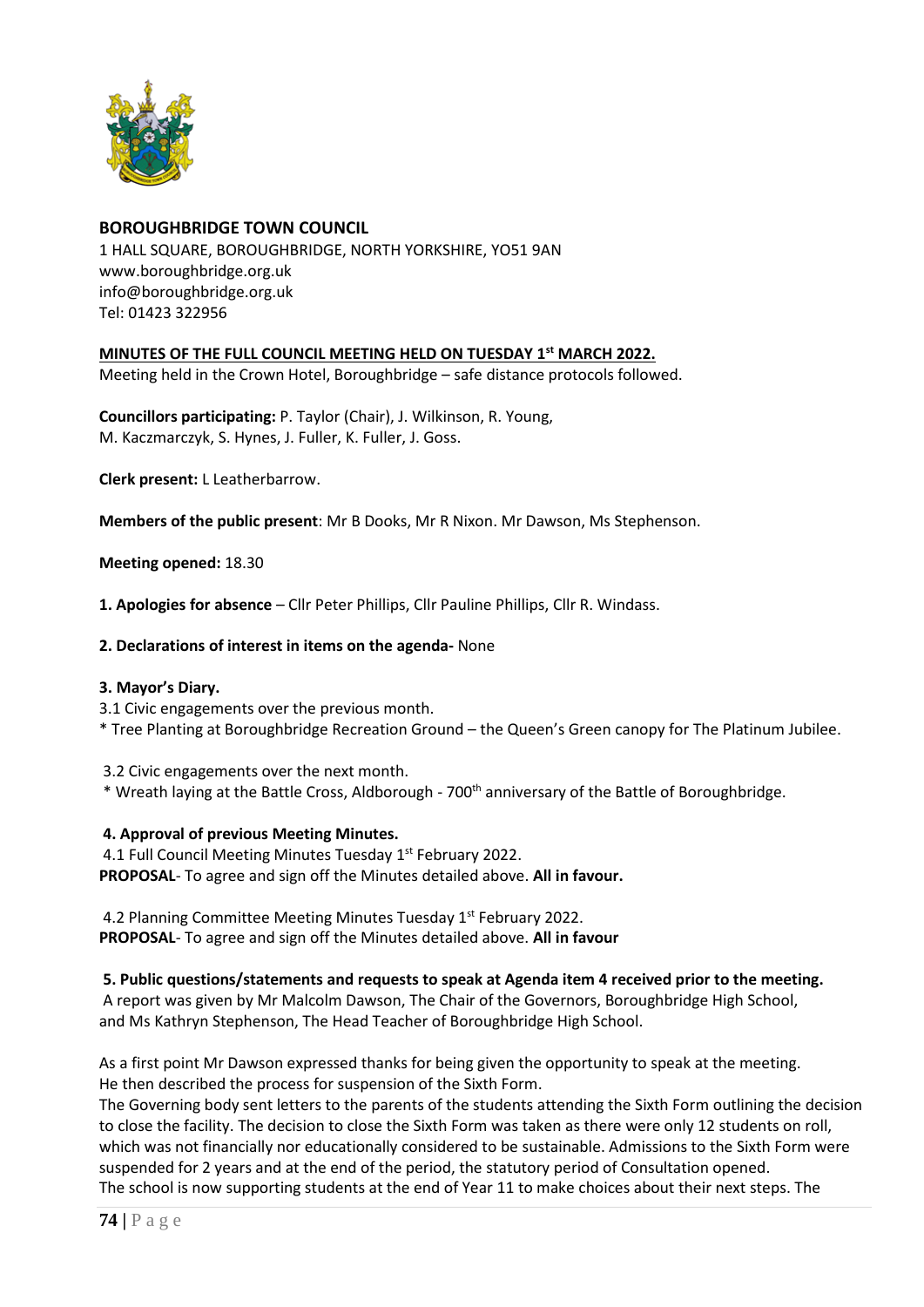school is keenly aware of the importance of the educational environment provided in the Sixth Form, with social choices considered an important part of the provision in the educational environment.

Numbers on roll have fallen for the last 6-7 years with the school population dropping from 650 to 475 students in Years 7-11. Fewer students from Ripon are now coming into the school. The recent boom in housebuilding in Boroughbridge suggests that numbers will rise again. However, the issue seems to be around who is buying the new houses. Parents with young people already attending a senior school may have moved into the area, but they are possibly continuing to transport their children to an existing school, and if they have children of Primary school age it may take up to 5-10 years before this will impact on the school numbers. The school has had to act in response to the situation as it now stands. Financial allocations of funding per Y7-Y11 pupil have dropped by 10% and by 23% for Sixth Form pupils. Funding is a key issue.

A concern/question had been raised about whether the use of the school facilities by the local community has reduced. Mr Dawson explained that in fact records show there has been an increase in use from 30 groups to 45 groups now using the facilities; with rates charged now lower than previously. However, income from this community use does not go to the pupil funding budgets.

Whilst this role in the community is considered as an important role for the school, which the school is keen to encourage and maintain, it does not help with the financial issue in question.

Agreement was shared that there has been much misinformation around in the community attached to the situation. It had been suggested there may be an opportunity to create a Facebook link between the school and the Council which may share information better. This was welcomed by all.

Mr Dawson confirmed that a letter about the Consultation process of closure was sent to the Council, but no letter had been received. The Consultation period was between 18<sup>th</sup> November and 10th December 2021. Ms Stephenson stressed that the Sixth Form had been under threat of closure for a long while. Closure was fought against as the value of the facility in Boroughbridge is recognised. For the last 2/3 years teaching in the Sixth Form was kept at Boroughbridge, but now the Federation agreement means the students have moved to King James site. The school still considers it provides education for 11–18-year-olds not just for 11-16 years, with students moving to King James High School, Knaresborough as Boroughbridge high is now part of the Federation.

A question was asked about how the Boroughbridge based representation on the Governing Body has been affected by the change to a Federation. Mr Dawson explained that there are still 40% Governors who are from Boroughbridge and 60% are from Knaresborough. Two Boroughbridge Governors did not remain in role. He stressed the Federation Governing body looks at both schools and works as a community team to help inform decisions from the context of both communities.

A priority has been to increase in-take numbers at Y7, by working with 30 partner Primary Schools to attract pupils in Y6 to the school. The impact of this is positive but with low numbers it is slow. Ms Stephenson explained that positive feedback from community activities helps with attracting children to the school. The impact of the Pandemic on limiting/stopping community activities has not helped the school with its recruitment. It is hoped a Facebook link could also help promote the many successes of students in the activities they are involved in within the community, which would also raise the profile of the school.

A question was raised about whether there might be any positive financial impact for the school from the changes to a Unitary Authority in North Yorkshire. Mr Dawson explained pupil funding is determined by The Department For Education, not the Local Authority.

It was asked if funding generated because of new housebuilding and paid as Commuted Sums, affected the school budgets. Mr Dawson explained only Capital spending is permissible from Commuted Sums monies, not pupil funding and a lot of this capital allocation has gone locally into Early Years Provision and Primary School building.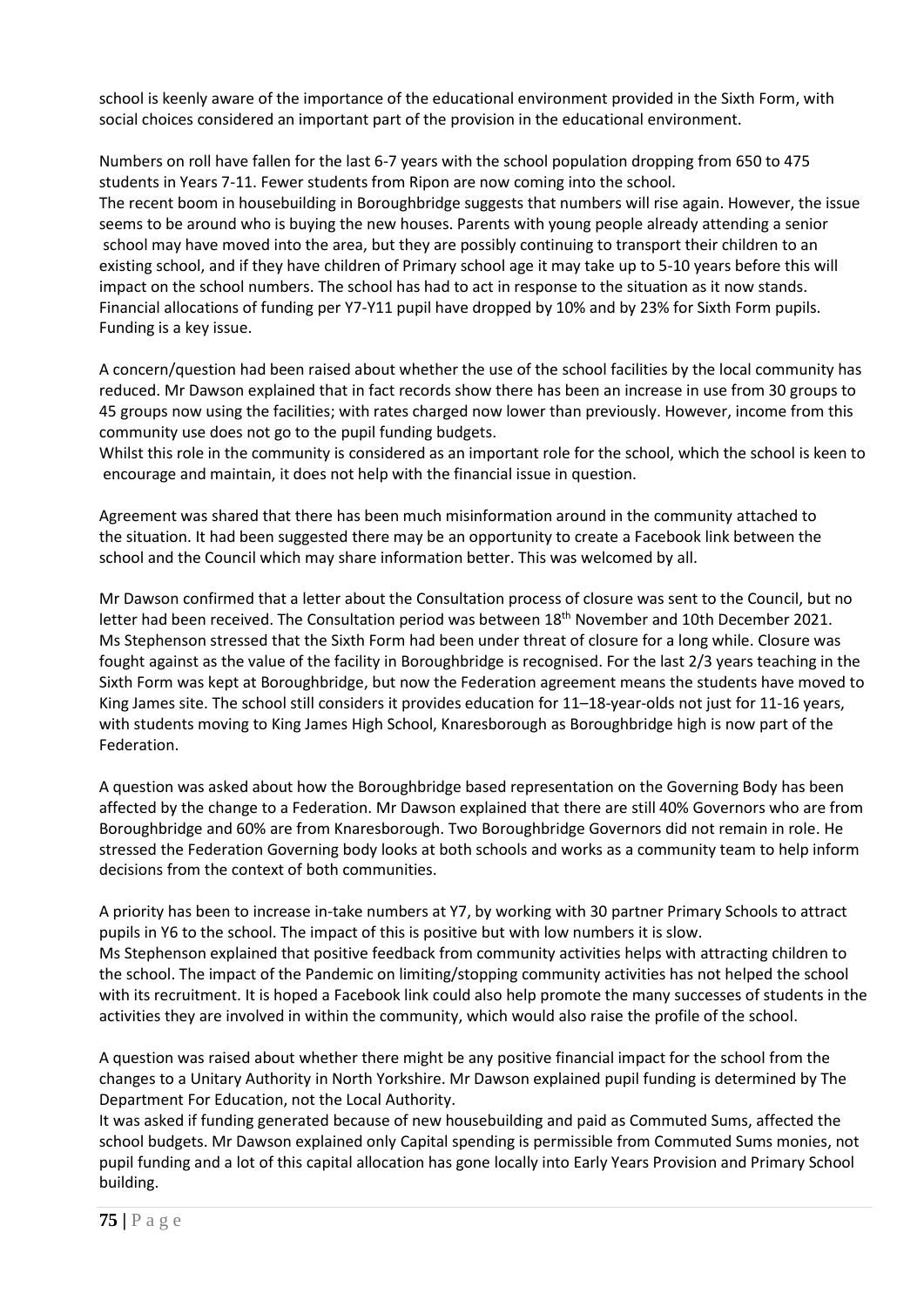A question was asked as to how the school is working to make it appealing to local parents. Ms Stephenson stressed she is keen to promote the successes of the school and its students within the community. She welcomed an opportunity for any partnership working to promote the school. She stressed she is proud of the achievements of the school's pupils. She welcomed growing links locally to promote the many good things happening at the school.

The Mayor and Councillors offered to give any support they could towards the school and thanked the Headteacher and Chair of Governors for attending the meeting and sharing information about the school.

## **6. External Stakeholder and Working Group Reports.**

### **6.1 County and District Councillor's written monthly report**

Cllr R. Windass gave apologies, he was unable to attend the meeting. No report was given.

### **6.2 Police report.**

PCSO Jack Gudger and PCSO Oana Mihaila were present at the meeting.

PCSO Gudger explained that Mike Spittlehouse is still working in Ripon; he gave apologies for difficulties with attending previous meetings.

Discussion was shared about recent events in Boroughbridge including an incident in Eastgate, which had been reported to a Councillor; an incident in Springfield, again shared with a Councillor; and an incident at the Recreation ground.

The PCSO's were aware of the incidents mentioned and stressed the importance of all incidents being reported formally to the Police.

The difficulties when using the 101/999 call system were highlighted again by Cllr Wilkinson. It was agreed the delay in response times to calls impacts on whether reports are sometimes made by the public. The PCSO's explained the call centre operatives must prioritise 999 calls but suggested anyone reporting a dangerous incident must consider when 999 is the appropriate number to call.

Frustrations were expressed by the PCSO's that if incidents are not reported to the Police, it hampers outcomes for those involved. An example was given of a situation concerning partnership working with the Housing Department. The Department require Police report information to act on issues shared. It was also stressed that reports taken help confirm facts about an incident.

The PCSO's agreed to follow up with checks on information shared to the Councillor about issues that are continuing and have been long running.

Some statistics from the latest crime report were discussed.

It was a concern that the number of incidents relating to the school have increased. The PCSO's explained measures they are taking in response to the increase. Their work is aimed at preventing crimes escalating in future, both in number and severity.

Domestic violence crimes have also increased, it was suggested this is possibly because of the impact of lockdowns and more people working from home.

Threats made using social media are also increasingly common and are impacting on the number of crimes seen. The PCSO's are frustrated and exasperated at the increase in incidents that are caused by inappropriate use of social media and threats made.

The illegal parking of cars/vehicles in and around Boroughbridge was discussed. Situations of dangerous parking outside the school on York Road was mentioned, as illegal parking is often causing a hazard, endangering pedestrians.

It was commented that within Boroughbridge there is a lack of challenge to inappropriate parking, which needs addressing.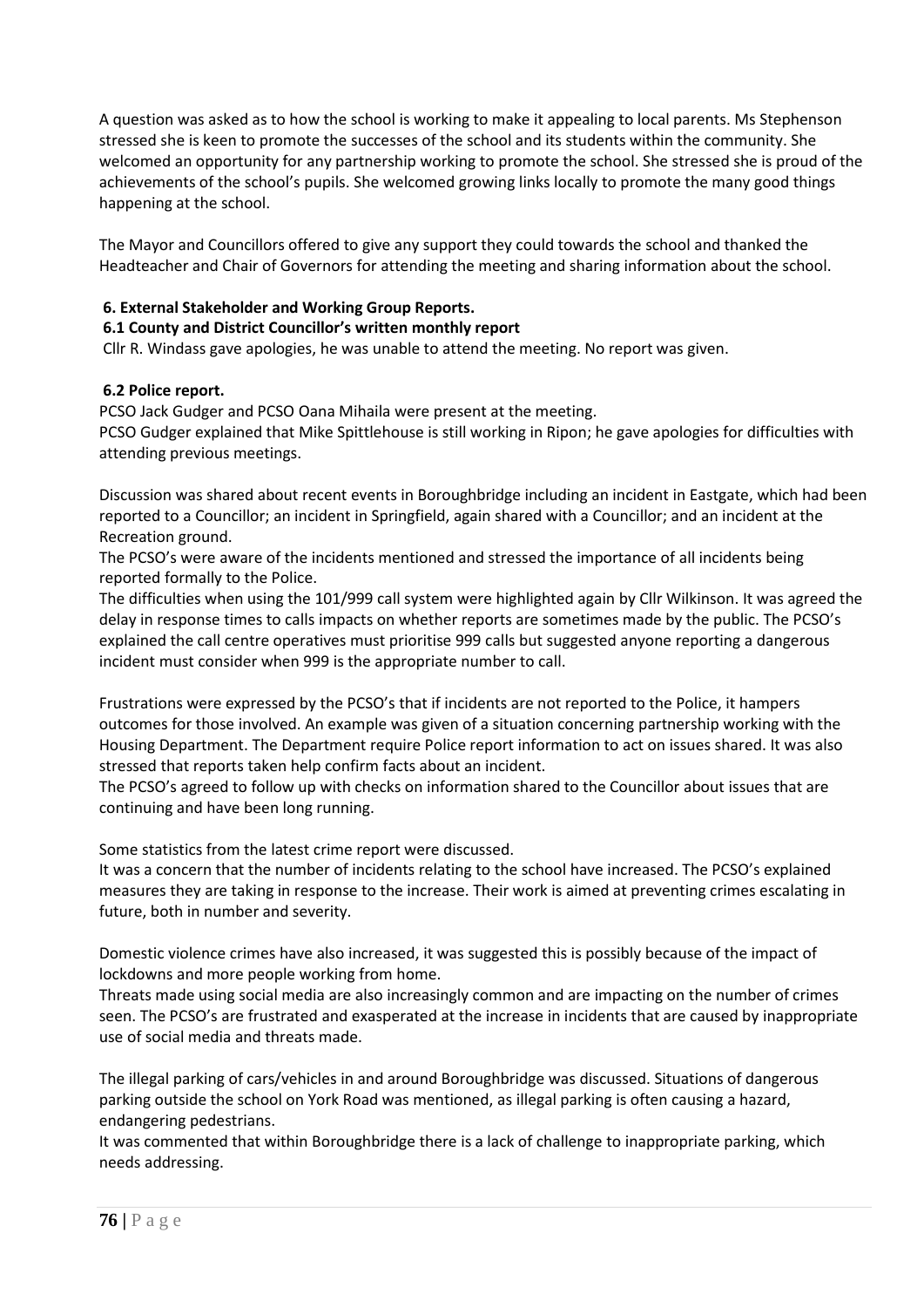Thanks were expressed to the PCSO's for attending the meeting and for their support. Both PCSO's said they will endeavour to attend future meetings when they can, and PCSO Mihaila affirmed they can be contacted by e-mail.

## **7. Matters arising from previous minutes not specifically covered on the agenda.**

7.1 A short presentation to Council by Malcolm Dawson, Chair of Governors and Kathryn Stephenson, Head Teacher of Boroughbridge High School, regarding future developments at BHS. **See 5. Above.**

# **7.2 Progress update on the re-development of the A1 exit roundabout and Traffic Control measures.**

The Council is still waiting for information and responses to be received. **PROPOSAL-** To include the issue in the next Meeting agenda. **All in Favour.**

## **7.3 The Minskip MUGA.**

**PROPOSAL-** To include the issue in the next Meeting agenda. **All in Favour.**

## **7.4 The organising of Remembrance Day 2022**

Cllr Fuller reported that meetings held have helped to alleviate potential problems and misapprehensions about the organisation of Remembrance Day events. Communication links have been improved and the situation is improved consequently.

## **7.5 Pre-planning for the Mill Lane site – the way forward to be decided**

Frustrations were expressed about the slow pace of resolving this issue.

The costs of the Pre-Planning Meeting were considered, and it was agreed were essential to moving forward with any development.

**PROPOSAL-** To book a Pre-Planning meeting with Harrogate Planning Officers, and to ensure adequate preparation is made prior to the meeting to ensure the Council's aims will be well represented. **All in favour.**

## **8. New issues.**

## **8.1 Councillor Elections May 2022.**

The Mayor reinforced the fact that the papers must be delivered in person to the Civic Centre, Harrogate. Copies of all paperwork associated with the election process have been received by the Clerk team and are available from them.

## **8.2 Confirm the default venue for Full Council Meetings to be The Crown Hotel.**

**PROPOSAL-** To continue currently to use the Crown Hotel for Council Meetings**. All in favour.**

## **8.3 Agreement of the recently received draft lease for the land on which the "Third Arrow" is situated**

The draft lease has been circulated to Councillors. However, there is a map is missing from the document. **PROPSAL-** Cllr Wilkinson to liaise with the Town Clerk to review the documents and consider next steps. **All in Favour.**

## **9. Finance and HR.**

# **9.1 Ratify the end February 2022 Finance Statement, Bank Reconciliation and February invoices paid.** No questions about the reports were raised.

**PROPOSAL-** To ratify the February Finance Statement, Bank Reconciliation and February invoices paid**. All in Favour.**

# **9.2 Ratification of the purchase of a long-anticipated replacement of the CCTV HDD drive in the Council Office at a cost of £697.20.**

**PROPOSAL-** To ratify the purchase of the equipment as described. **All in Favour.**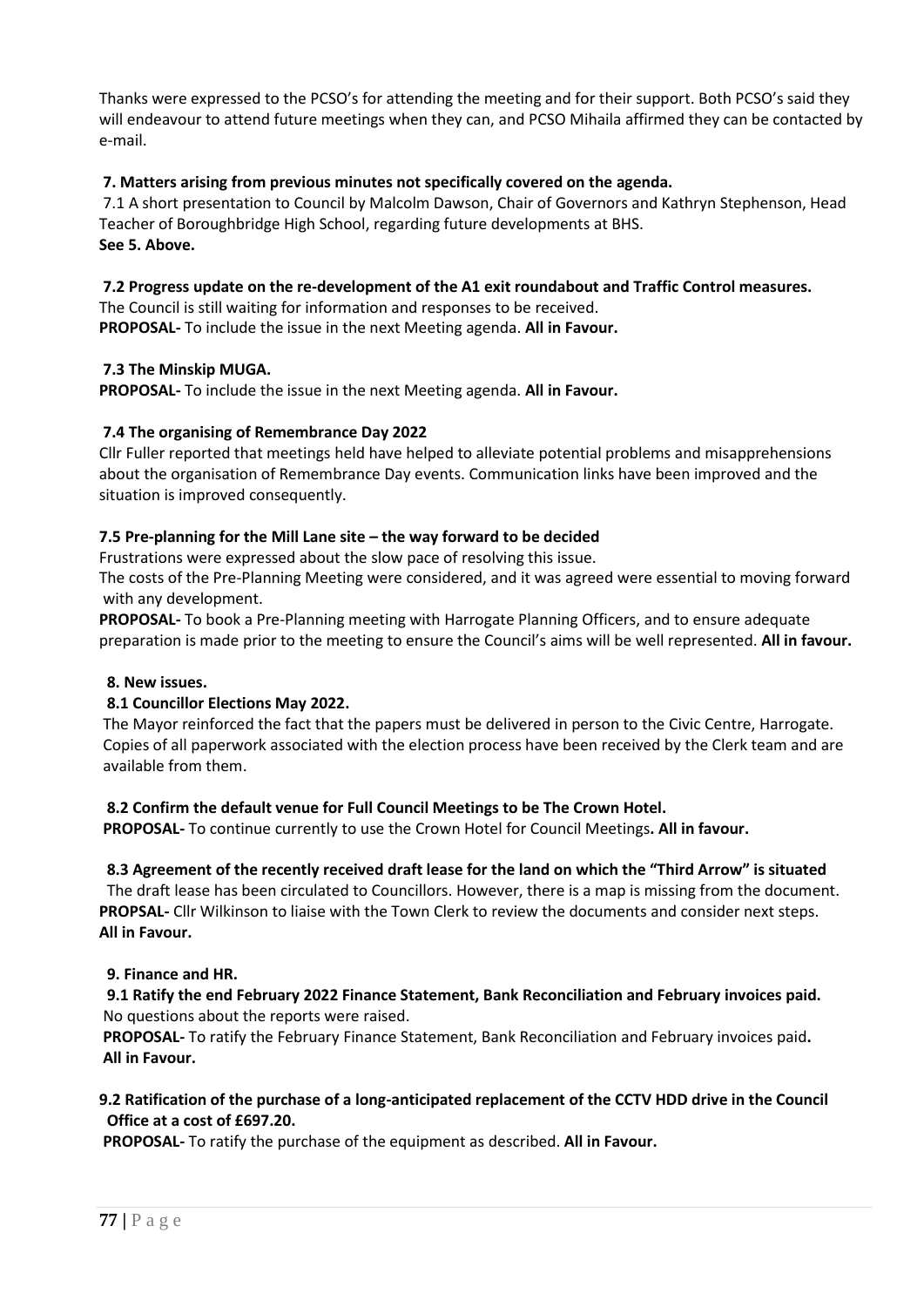## **9.3 Ratification of hiring crowd control barriers for Car Park the Battle of Boroughbridge Saturday 12th March events at a cost of £264.**

 **PROPOSAL-** To ratify hiring of the barriers as described**. All in favour.**

### **10. Correspondence received since the last Full Council Meeting.**

### **10.1 E mail dated 10th February from Boroughbridge Lions with an offer of support for environmental Projects**

The mayor spoke on behalf of the Council to reinforce that the Town Council welcomes all/any support made available for vulnerable people within Boroughbridge. She commended the support to projects initiated and wished them success. No project will be initiated by the Council.

### **11. Open forum for Councillors to share pertinent issues with Council.**

#### **Cllr John Goss**

Has met with the Insurance Company concerning the accident in the Back Lane Car Park. The insurers will process the claim made. The outcome of investigations has highlighted the marking on the speed bump to be insufficient.

**ACTION-** The Clerks will ensure markings are improved and visibility of the humps is enhanced.

### **Cllr Robert Young**

Detailed an event that is being planned as part of the Queen's Platinum Jubilee Celebrations at the Sports Club. The event is focused on celebrating with children and older people in the community, providing an afternoon tea and fun activities. A request was made for a financial donation in support of the event from the Council.

**ACTION**- The Clerk to arrange for a donation to be paid to the event being planned.

### **Cllr James Wilkinson**

Suggested that now that the Boroughbridge Town Council Facebook page is running, two Councillors are added to the Admin team on the page.

**ACTION**- Cllr Wilkinson and Cllr Kaczmarczyk will act as Councillor Admin in addition to the Clerk team.

Cllr Wilkinson reported that during the recent flooding event, partnership working between the Environment Agency and the Boroughbridge volunteers was not felt to be as supportive and as successful as it could have been.

**ACTION-** Cllr Pauline Phillips and Cllr Peter Phillips will arrange a meeting with the Environment Agency representatives to review the last event. They will report back to Council after the meeting.

#### **Cllr Sean Hines**

Reported that he has met with Linda Dooks to confirm and develop plans for the Battle of Boroughbridge events in Aldborough.

#### **Cllr Julie Fuller**

Reported that lifesaving equipment on the River Ure near the bridge, is in need of review to ensure its efficacy. **ACTION-** Cllr Fuller to identify remediations needed.

Cllr Fuller requested that research into the provision of an ATM in Boroughbridge Town centre is added as an agenda item for the next Council Meeting.

**ACTION-** Clerk to add this as an agenda item for April Council Meeting

Cllr Fuller expressed her disappointment and disgust at the poor state of the pavements in Boroughbridge, especially with respect to dog faeces, litter and other detritus.